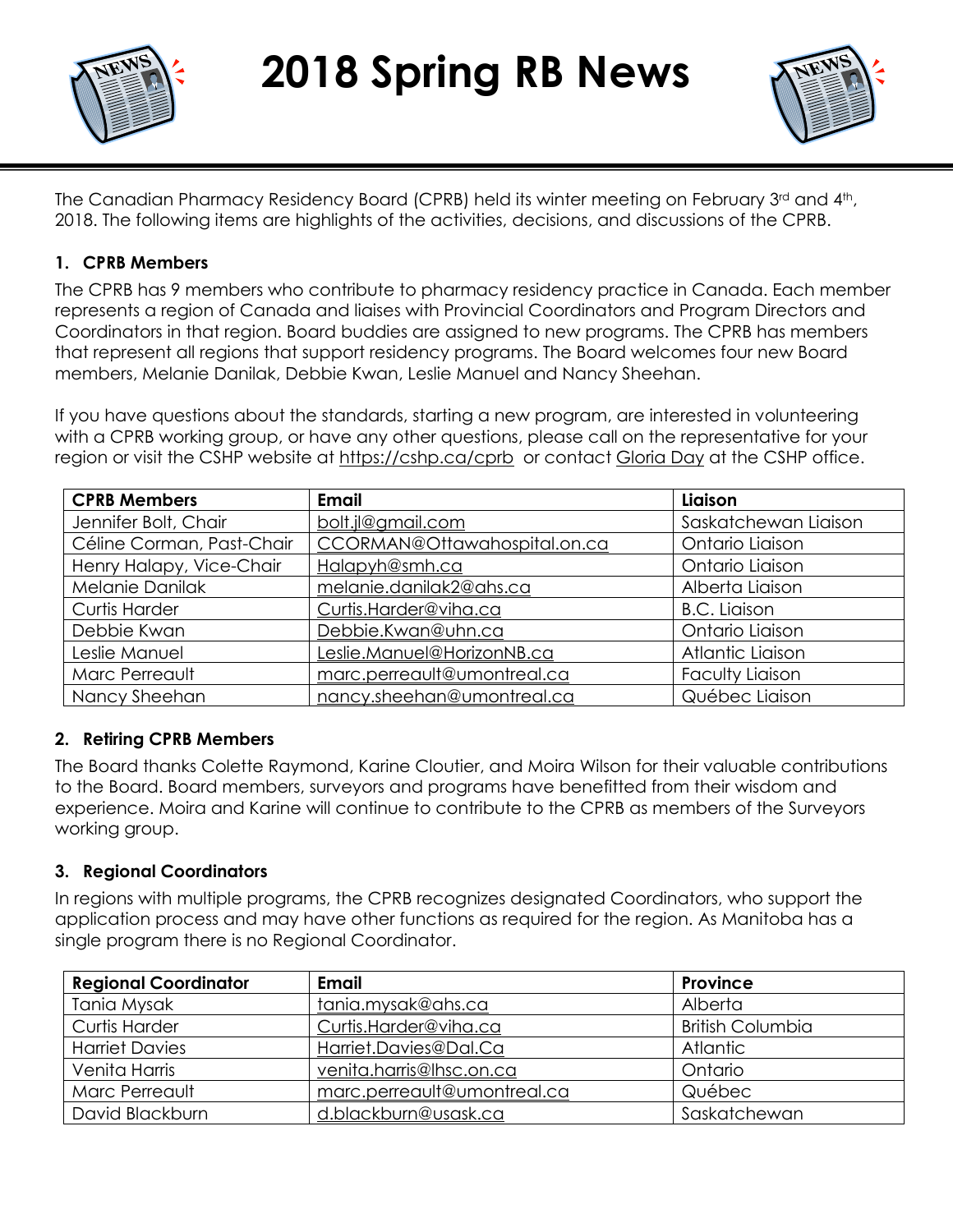## **4. Hospital Pharmacy Residency Forum of Ontario (HPRFO)**

Venita Harris will continue in her role as the chair of HPRFO.

# **5. Accreditation Awards**

The CPRB members and surveyors completed on-site accreditation surveys at 8 programs in 2017. The members continue to learn from and with the various coordinators, residents, directors and preceptors. Congratulations to B.C. Cancer, Horizon Health Network, Interior Health of British Columbia, London Health Sciences Centre, Northern Health, Nova Scotia Health Authority (Central Zone) Université Laval, Université de Montréal on receiving accreditation.

# **6. Standards Group Update**

Over the past year, the Standards Group has completed revisions of the Accreditation Standards for Pharmacy (Year 1) Residencies (last version published in 2010) and the English version is expected to be published in spring 2018 with the French version to follow. Work is just beginning on developing definitions of levels and ranges for both of the Year 1 and Year 2 Standards. The Standards Group, with input from stakeholders with both Year 1 and Year 2 residency training experience will be involved in developing a "straw dog" document, with an iterative national stakeholder feedback process to follow.

The Accreditation Standards for Advanced (Year 2) Pharmacy Residencies were published in May 2016. The Board invites any programs that are considering or currently planning the implementation or a request for accreditation of a Year 2 residency to notify the Board. The Board will be pleased to offer assistance in the program planning process.

Currently, the Standards Group is made up of the following volunteers: Curtis Harder (Chair), Henry Halapy, Allan Mills, Heather Kertland, Debbie Kwan, Melanie MacInnis, Nancy Sheehan, Marc Perreault, and Aleisha Enemark. We thank Peter Loewen and Lalitha Raman-Wilms, who have recently left the group, for their years of commitment and service.

# **7. Education Group Update**

The Education Group plans and implements educational events to address identified learning needs for Canadian pharmacy residency directors, coordinators, and preceptors. The Education Group consists of the following members: Jennifer Bolt, Nicole Bruchet, Melanie Danilak (Chair), Amy Marriott, Tania Mysak, Cindy Natsheh, and Jennifer Teng.

Watch for details regarding the next webinar on the Four Roles of Practice Based Teaching, which is scheduled for fall 2018. Webinars are recorded and stored on the CSHP website, along with presentation handouts: [https://cshp.ca/cprb-webinars.](https://cshp.ca/cprb-webinars) Suggestions for webinar topics are always welcome. Please let us know about topics that you would like to hear about, as well as successful topics that you have delivered within your program – email [Melanie Danilak](mailto:Melanie.Danilak2@ahs.ca) with your ideas.

# **8. Surveyors Group Update**

The Surveyors Group consists of the following members: Céline Corman (Chair), Cathy Burger, Roxane Carr, Karine Cloutier, Barb Evans, Christine Landry, Leslie Manuel, Allan Mills, Gisia Pisegna, and Moira Wilson. The group continues to meet on a quarterly basis via teleconference. Over the past year, the Surveyors Group has participated in numerous surveys and new members have undergone surveyor training. The surveyors group is working on development of survey materials for the updated Accreditation Standards for Pharmacy (Year 1) Residencies and Advanced (Year 2) Residency programs.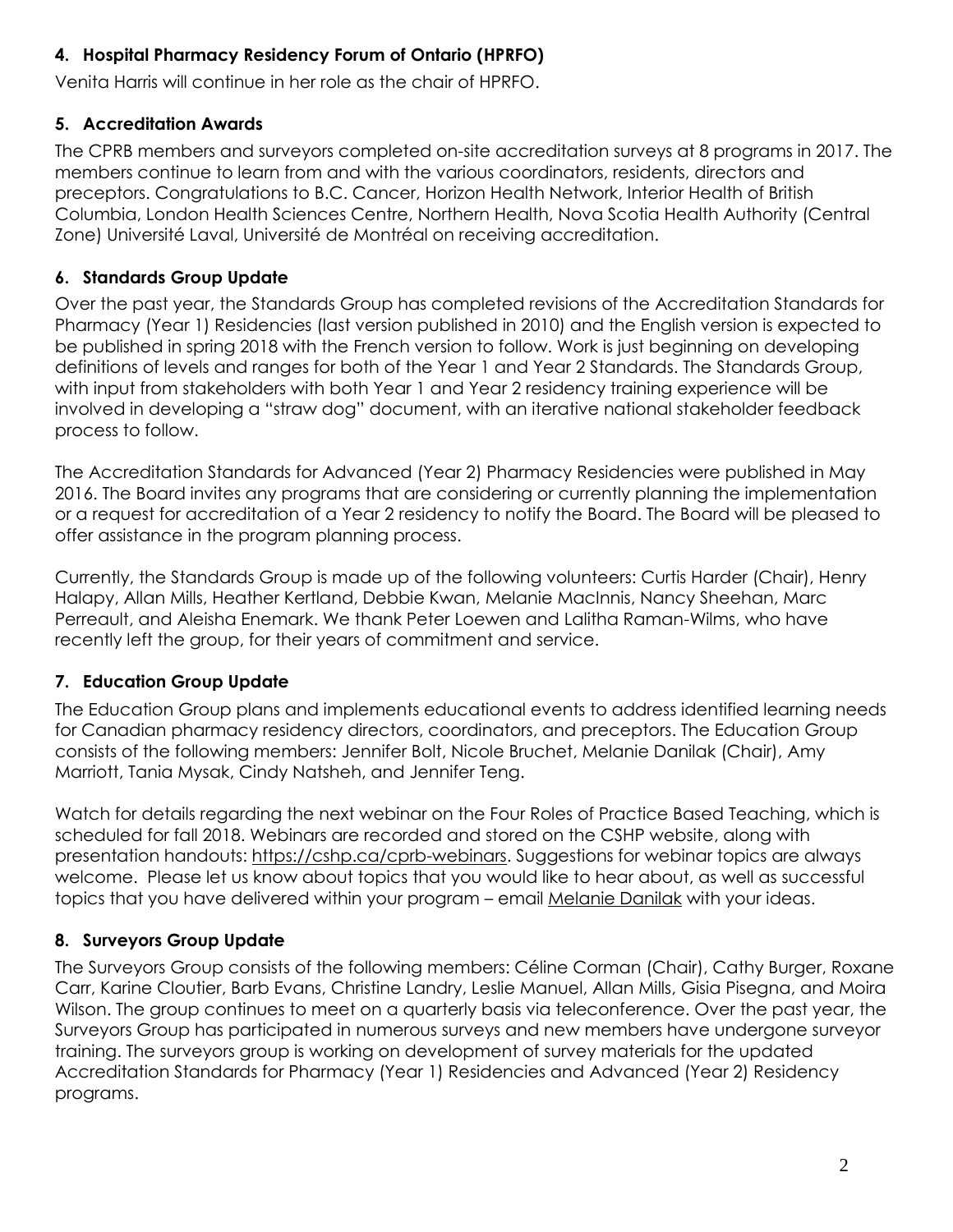## **9. Resident Recruitment for 2018-2019**

The Pharmacy Residency Application Matching Service (PRAMS) was used to successfully match 116 residents to programs for the 2018-2019 year. Applications to residency programs continue to be competitive. The chart below provides the residency match statistics for the last two years.

| Year      | <b>Accredited</b><br>programs<br>registered | Non-<br>accredited<br>programs<br>registered | Registered<br>candidates | <b>Unmatched</b><br>candidates | <b>Positions</b><br>available | <b>Positions</b><br>filled |
|-----------|---------------------------------------------|----------------------------------------------|--------------------------|--------------------------------|-------------------------------|----------------------------|
| 2017-2018 | 26                                          |                                              | 327                      | 216                            | . 11                          |                            |
| 2018-2019 | 26                                          |                                              | 353                      | 237                            | 117                           | 116                        |

The board has requested feedback from residency programs, applicants and referees on the process and will be requesting feedback from programs on the content of the PRAMS application.

### **10. 2019-2020 Pharmacy Residency Application and Matching Service (PRAMS) dates to remember**

For the 2019-2020 recruitment year, the PRAMS deadlines are:

- September 14<sup>th</sup> 2018 Programs must update/revise online program information
- $\bullet$  October 15<sup>th</sup> 2018 Applicant deadline to apply to programs
- January 7<sup>th</sup> 2019 Ranking by applicants and programs closes at 5 p.m. EST
- $\bullet$  January 14<sup>th</sup> 2019 Match results will be available on line
- January 15<sup>th</sup> 2019 Unmatched applicant list available to programs that have unmatched positions
- January  $18<sup>th</sup>$  Applicants contact programs to accept match
- January 21st March 1st, 2019 Programs email CPRB Administrator confirmed applicant acceptance of match

## **11. Leading Practices for Residency Programs**

Programs are invited to submit leading practices that can be shared with others across Canada. Leading practices are examples of how programs have implemented rotations, evaluations, or program planning to meet the Accreditation Standards. Previously accepted leading practices are maintained at <https://cshp.ca/leading-practices> for your reference.

## **12. Year 2 Residency Programs**

The Board has received notification of one new Year 2 residency program (critical care) that will be starting in 2018. We welcome the Lower Mainland Pharmacy Services, British Columbia - Critical Care Program. Lower Mainland Pharmacy Services will be surveyed in the fall 2019.

## **13. Professional Development Week (PDW)**

PDW was held in Edmonton, Alberta from January 10-13, 2018. CSHP/CPRB displayed a booth at the PDW Health Fair and answered questions from students who stopped to hear about the benefits of residency training and how to apply. Thank you to Melanie Danilak for representing CPRB at this event. The next PDW will be held in St. John's, Newfoundland in 2019.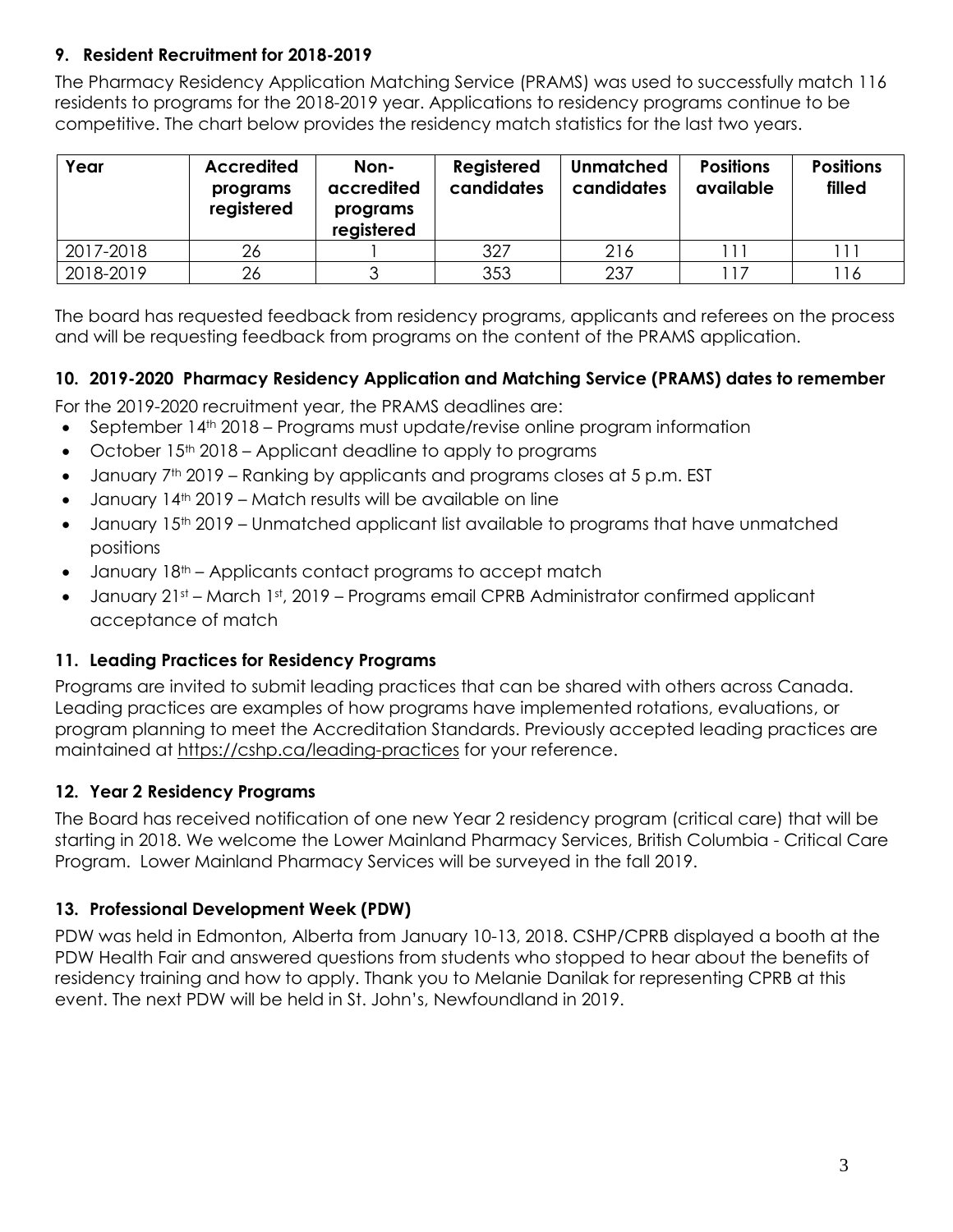## **14. What is CPRB working on?**

CPRB has been working on the Accreditation Standards for Pharmacy (Year 1) Residencies. The English version of the updated standards will be released in the spring of 2018 and will be used for surveys planned in the spring of 2019 and onwards. The French version of the standards will be released in the fall of 2018. A webinar to highlight changes from the 2010 to 2018 standards will occur after they are released. CPRB has been updating the survey documents for residency programs and surveyors in preparation for use of these standards and have also been developing the survey documents for Advanced (Year 2) Pharmacy Residencies. CPRB will soon start work on the Levels and Ranges to accompany the standards.

CPRB is also collecting feedback on PRAMS, and will be working to make some small changes to better meet the needs of programs, applicants and referees.

CPRB is working on creating a promotional video to support Canadian Pharmacy Residencies. This program will utilize the funds graciously donated by Canadian College of Clinical Pharmacy (CCCP).

Starting with this issue, a French version of RB News will also be available.



1. Are residents required to have a CSHP membership for the duration of their residency?

Yes, residents must be CSHP members for the entire duration of their residency program.

2. Do interim residency program directors and coordinators have to be CSHP members?

Yes, interim residency program directors and coordinators must be CSHP members.

3. What is the purpose of preceptor to preceptor communication between rotations?

The purpose of communication from preceptor to preceptor between rotations is to ensure longitudinal development of the resident as required in the 2010 CHPRB Accreditation Standards - Standard 2.2.3.7(b) and the revised 2018 Year 1 Accreditation Standards - Standard 2.2.3.11(b)

4. When will programs be accredited using the updated 2018 Accreditation Standards for Pharmacy (Year 1) Residencies?

The updated version of the Year 1 Accreditation Standards will be used to accredit programs starting in spring of 2019. Programs accredited prior to this will be accredited based on the 2010 standards.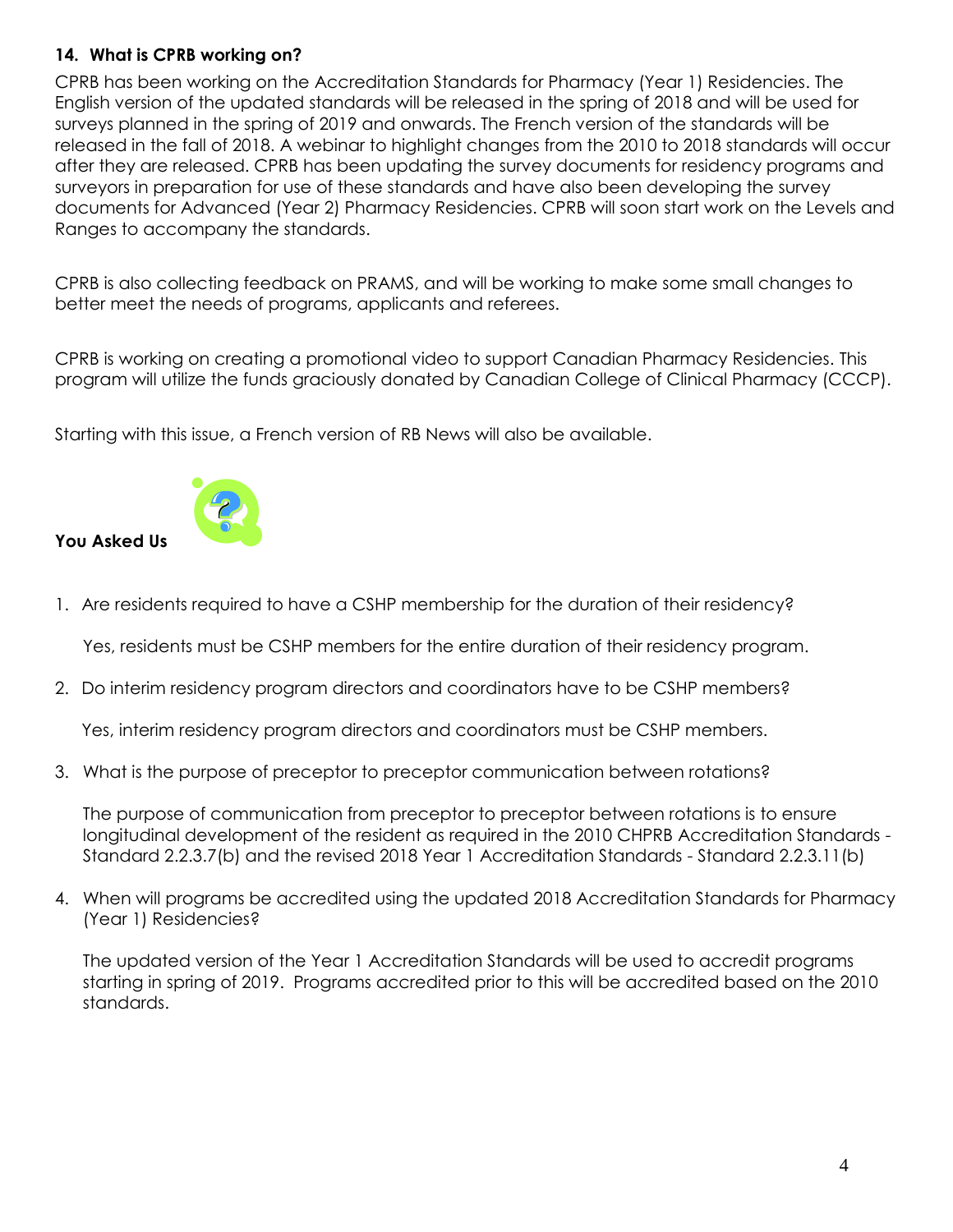## **15. Student and Resident Networking Event**

The CPRB hosted a Student and Resident Networking Event at the CSHP Professional Practice Conference on February 3, 2018. This event was very successful with 55 residents, 32 students, and 42 volunteer practitioners in attendance. Thank you to Fresenius Kabi Canada Ltd. for sponsoring the event and to the volunteer practitioners that made this event so successful. The Networking Event will continue each year at the CSHP PPC conference.



### **Volunteer Practitioners**

| Kelly Babcock    | <b>Melanie Danilak</b> | Olavo Fernandes       | Caitlin McIntyre    | Nancy Sheehan      |
|------------------|------------------------|-----------------------|---------------------|--------------------|
| Arden Barry      | Michael De<br>Guzman   | <b>Patrick Fitch</b>  | <b>Bruce Millin</b> | Sean Spina         |
| Mario Bédard     | Carolyn Dittmar        | Kelly Foster          | Mits Miyata         | <b>Barb Thomas</b> |
| Sabrina Boodhan  | Kimberley Do           | <b>Henry Halapy</b>   | Marc Perreault      | Peter Thomson      |
| Jennifer Bolt    | Patricia Dool          | <b>Curtis Harder</b>  | <b>Bonnie Ralph</b> | Triyu Vather       |
| Veronique Briggs | Douglas<br>Doucette    | Venita Harris         | Caitlin Roy         | Moira Wilson       |
| Dania Burton     | <b>Mark Duffett</b>    | Debbie Kwan           | Myrella Roy         |                    |
| Karine Cloutier  | Zack Dumont            | Patricia<br>Macgregor | Mashael Saleh       |                    |
| Céline Corman    | Nadia Facca            | Leslie Manuel         | Lauza Saulnier      |                    |

and